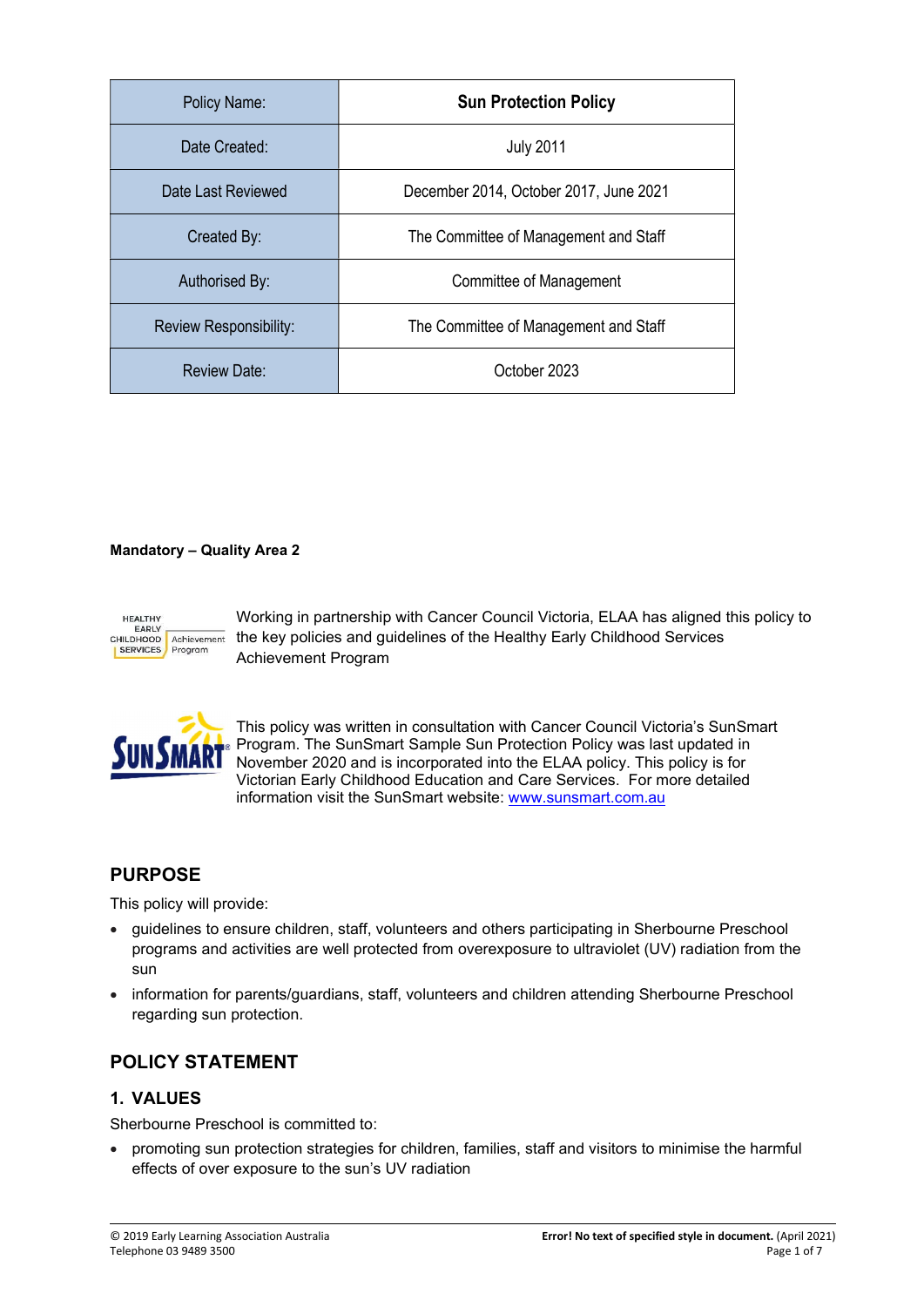- ensuring that curriculum planning will minimise over exposure to the sun's UV radiation and also promote an awareness of sun protection and sun safe strategies
- providing information to children, staff, volunteers, parents/guardians and others at the service about the harmful effects of exposure to the sun's UV radiation.

## 2. SCOPE

This policy applies to the Approved Provider, Person with Management or Control, Nominated Supervisor, Person in day-to-day Charge, early childhood teachers, educators, staff, students, volunteers, parents/guardians, children and others attending the programs and activities of Sherbourne Preschool.

This policy will apply whenever the sun's UV levels reach three or higher. Whenever this occurs a combination of sun protection measures are to be used for all outdoor activities.

In Victoria UV levels are usually three or higher from mid-August to the end of April. Please check the daily local sun protection times (refer to *Definitions*) to be sure you are using sun protection when it is required. Active outdoor play is encouraged throughout the day all year, provided appropriate sun protection measures are used when necessary.

## 3. BACKGROUND AND LEGISLATION

### **Background**

Over exposure to the sun's UV radiation can cause sunburn, skin and eye damage and skin cancer. Australia has one of the highest rates of skin cancer in the world.

Children up to four years of age are particularly vulnerable to UV damage due to lower levels of melanin and a thinner stratum corneum (the outermost layer of skin). UV damage accumulated during childhood and adolescence is associated with an increased risk of skin cancer later in life.

A combination of sun protection measures (hats, clothing, sunscreen, shade and sunglasses) is recommended whenever UV levels are three or higher during daily sun protection times (refer to Definitions).

It is a requirement under the Occupational Health and Safety Act 2004 that employers provide a healthy and safe environment for all persons who access the service's facilities and/or programs.

Legislation that governs the operation of approved children's services is based on the health, safety and welfare of the children and requires that children are protected from hazards and harm.

#### Legislation and standards

Relevant legislation and standards include but are not limited to:

- Child Wellbeing and Safety Act 2005 (Vic) (Part 2: Principles for Children)
- **Education and Care Services National Law Act 2010: Section 167**
- Education and Care Services National Regulations 2011: including Regulations 100, 101, 113, 114, 168(2)(a)(ii)
- National Quality Standard, Quality Area 2: Children's Health and Safety
	- Standard 2.3: Each child is protected
		- Element 2.3.2: Every reasonable precaution is taken to protect children from harm and any hazard likely to cause injury
- Occupational Health and Safety Act 2004

# 4. DEFINITIONS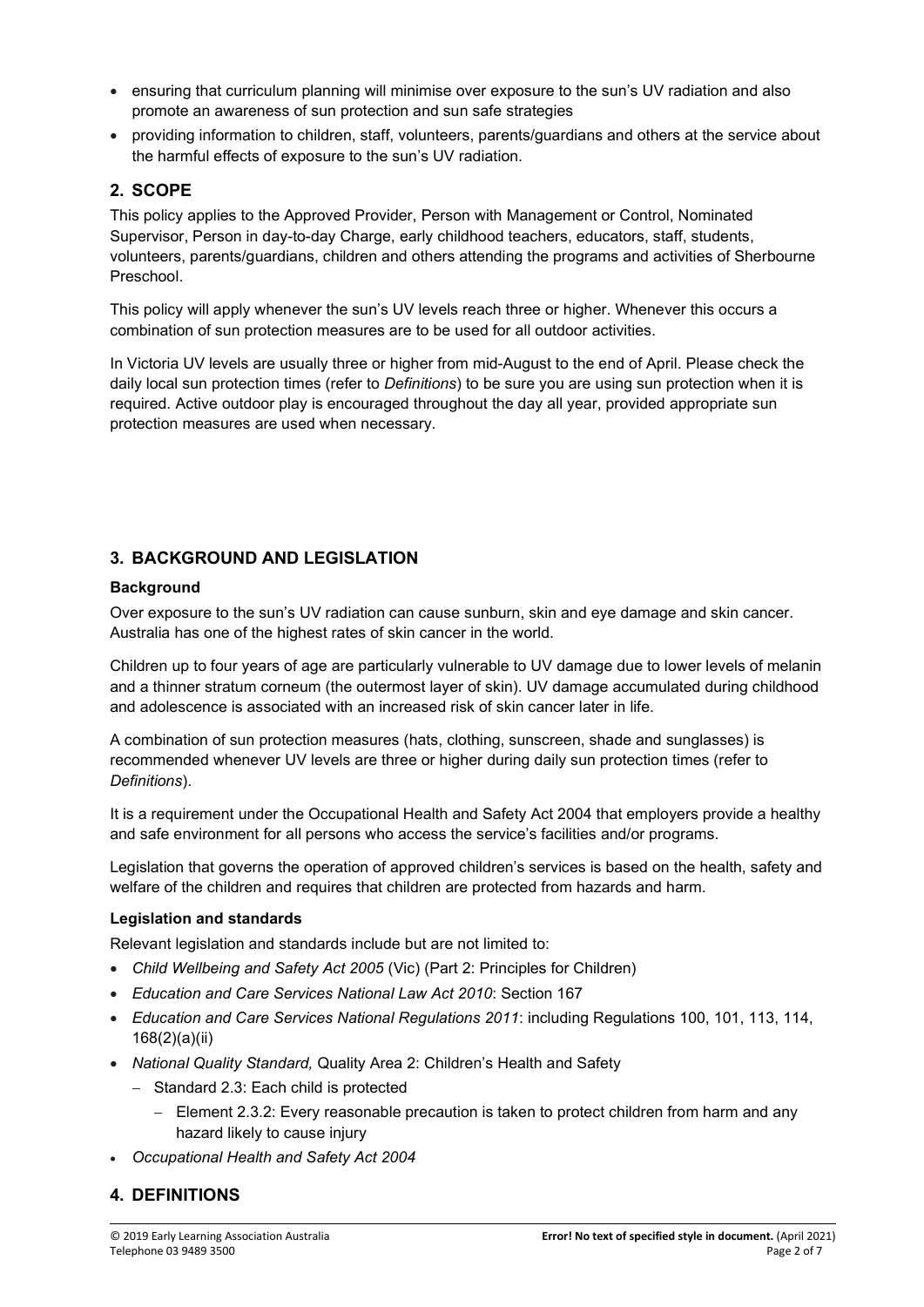The terms defined in this section relate specifically to this policy. For commonly used terms e.g. Approved Provider, Nominated Supervisor, Regulatory Authority etc. refer to the General Definitions section of this manual.

Clothing for sun protection: Clothing that is loose-fitting, made from cool, densely woven fabric and covers as much skin as possible: tops with elbow-length sleeves and, if possible, collars and kneelength or longer shorts and skirts. Singlet tops and shoestring tops/dresses do not provide adequate protection in the sun.

Daily sun protection times: Times when it is estimated that the sun's UV radiation will be three or higher. Information about the daily sun protection times is available in the weather section of the daily newspaper, on the SunSmart website at: www.sunsmart.com.au, at myuv.com.au, as a free SunSmart app and as a free widget that can be added to websites.

Shade: An area sheltered from direct and indirect sun, such as a large tree, canopy, verandah or artificial cover. Shade can be built, natural or temporary and can reduce overall exposure to the sun's UV by 75%. When combined with appropriate clothing, hats and sunscreen, children can be well protected from UV over exposure when outdoors. Research shows that preschool environments with trees, shrubbery, and broken ground not only provides better sun protection in outdoor play but also triggers more physical activity.

Sunhat: SunSmart recommends broad-brimmed, legionnaire or bucket-style hats that shade the face, neck and ears. Baseball caps and visors offer little protection to the cheeks, ears and neck, and are not recommended.

Sunglasses: Sunglasses are optional. If worn, it is recommended that glasses are a close fitting, wraparound style that meet the Australian Standard 1067 (Sunglasses: Category 2, 3 or 4) and cover as much of the eye area as possible. Wearing a hat with a brim that shades the eyes can also reduce UV radiation to the eyes by 50%.

Sunscreen: SPF 30 (or higher) broad-spectrum, water-resistant sunscreen. Sunscreen should be reapplied every two hours, even when labelled 4 hours water resistance. Monitor the expiry date and store in a cool, dry place. From 3 years of age, children are encouraged to apply their own sunscreen under supervision of staff to help develop independent skills ready for school.

SunSmart: The name of the program conducted by Cancer Council to help prevent skin cancer: www.sunsmart.com.au

# 5. SOURCES AND RELATED POLICIES

#### Sources

- AS/NZS 4685.0:2017, Playground equipment and surfacing Development, installation, inspection, maintenance and operation.6.2.1 General considerations, 6.3.9 Shade and sun protection, Appendix A Shade and sun protection
- Safe Work Australia: Guide on exposure to solar ultraviolet radiation (UVR) (2019)
- Cancer Council Australia: www.cancer.org.au/sunsmart
- Get Up & Grow: Healthy eating and physical activity for early childhood. Department of Health resources. Particularly Section 2 of the Director/Coordinator Book and the Staff Book: http://www.health.gov.au/internet/main/publishing.nsf/Content/phd-early-childhood-nutrition-resources
- SunSmart: www.sunsmart.com.au
- Victorian Institute of Teaching (VIT) The Victorian Teaching Profession Code of Conduct Principle 3.2
- Australian Professional Standards for Teachers (APST) Standard 4.4 and 7.2
- ARPANSA Radiation Protection Standard for Occupational Exposure to Ultraviolet Radiation (2006)
- Belonging, Being and Becoming The Early Years Learning Framework (July 2009)
- Victorian Early Years Learning and Development Framework (VEYLDF) (May 2016)
- Victorian School Building Authority (VSBA) Building Quality Standards Handbook (BQSH): Section 5.1.4 Shade Areas (2020)
- AS 4174:2018 Knitted and woven shade fabrics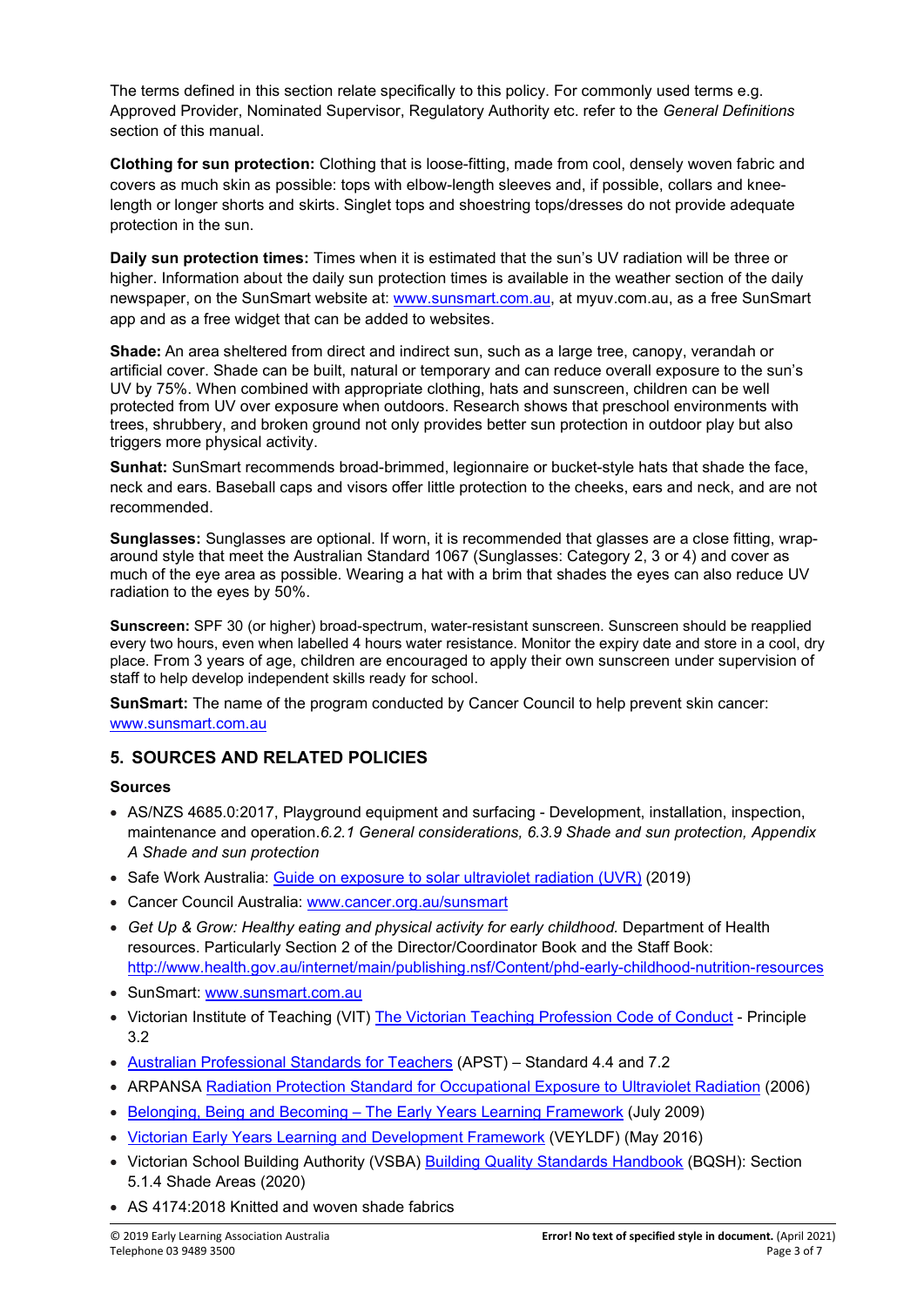- AS/NZS 1067.1:2016, Eye and face protection Sunglasses and fashion spectacles
- AS 4399:2020, Sun protective clothing Evaluation and classification
- AS/NZS 2604:2012 Sunscreen products Evaluation and classification
- Australian Government Therapeutics Goods Administration (TGA) Australian regulatory guidelines for sunscreens: 4. Labelling and advertising – directions for use of the product

#### Service policies

- Excursions and Service Events Policy
- Nutrition, Oral Health and Active Play Policy
- Occupational Health and Safety Policy
- Supervision of Children Policy

# RESPONSIBILITIES

#### The Approved Provider and Person with Management or Control is responsible for:

- meeting the standards and requirements of the SunSmart early childhood program
- ensuring that this policy is up to date with current SunSmart recommendations: www.sunsmart.com.au
- ensuring parents/guardians are informed about the Sun Protection Policy on enrolment, including the need to provide an appropriate sunhat and clothing for sun protection (refer to Definitions) for their child when attending the service
- providing a supply of sunscreen for use on all persons to whom this policy applies
- ensuring parents/guardians provide an authority for staff to apply sunscreen prior to their child commencing at the service (refer to Attachment 1) and that this is stored with each child's enrolment record (refer to Definitions)
- ensuring children wear appropriate sunhats, clothing for sun protection and sunscreen when attending the service
- providing appropriate spare sunhats for children and adults that will be laundered after each use
- ensuring there is adequate shade in the service grounds to protect children from over exposure to UV radiation (Regulation 114)
- ensuring that program planning includes the application of a combination of sun protection measures for outdoor activities during the times specified in the Scope of this policy
- ensuring that the availability of shade is considered in a risk assessment prior to conducting excursions and other outdoor events (Regulations 100, 101)
- ensuring that information on sun protection is incorporated into the educational program (refer to the SunSmart website)
- ensuring all staff, children and other participants at the service wear sunhats, clothing for sun protection and sunglasses (optional) when outside, apply sunscreen and seek shade during the times specified in the Scope of this policy
- ensuring all staff are aware of the special needs of infants. Babies under 12 months should not be exposed to direct sun. They should remain in full shade and always be well-protected through the use of hats and cool, covering clothing when outside. With parental consent small amounts of a suitable SPF30 (or higher) broad-spectrum water-resistant sunscreen may be applied to babies over 6 months
- reinforcing this policy by providing information on sun protection (available on the SunSmart website) to service users via newsletters, noticeboards, meetings and websites etc.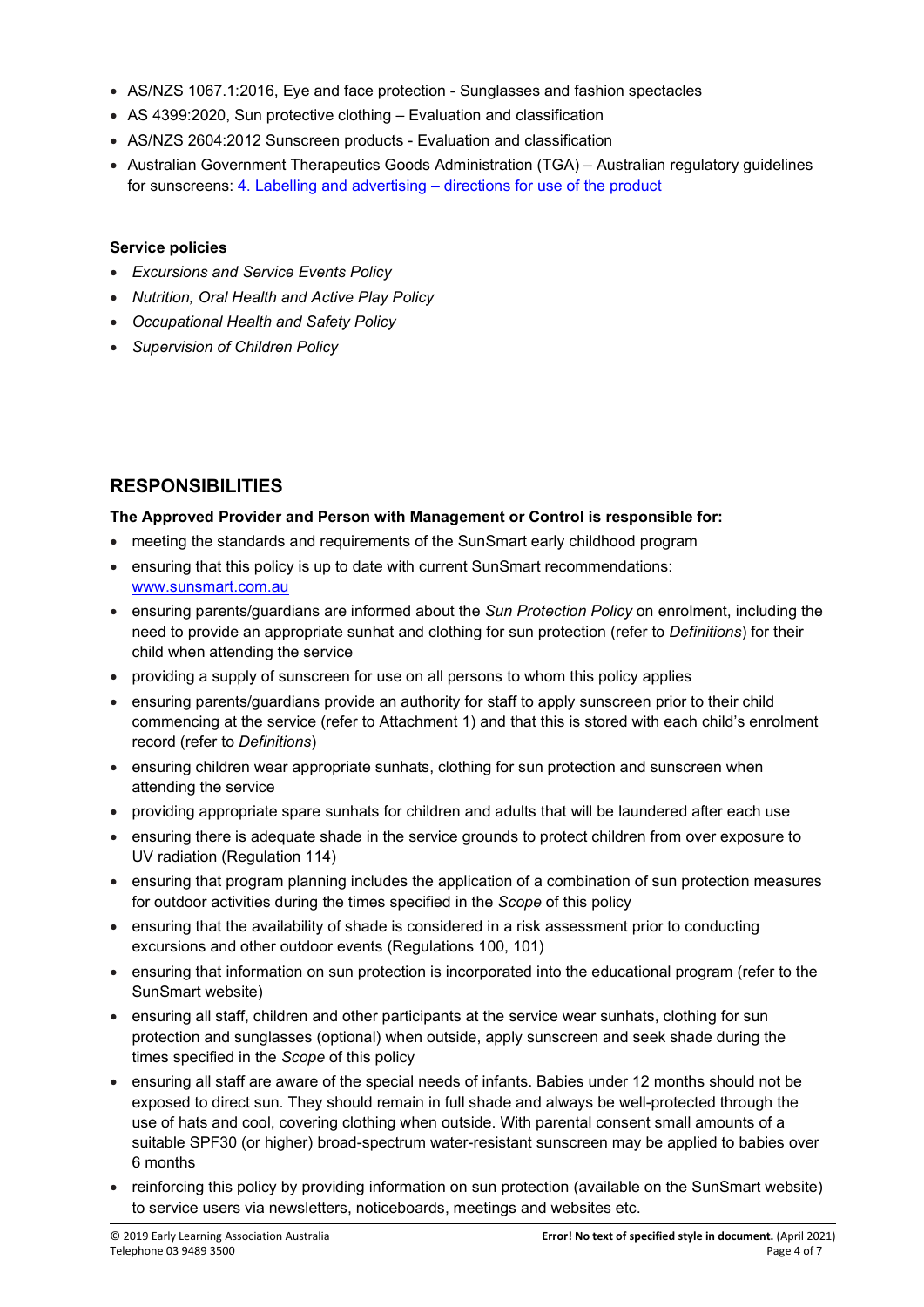### The Nominated Supervisor, Person in day-to-day charge and early childhood teachers are responsible for:

- ensuring parents/guardians are informed of the Sun Protection Policy on enrolment, including the need to provide an appropriate sunhat and clothing for sun protection (refer to Definitions) for their child when attending the service
- obtaining a parent's/guardian's authority for staff to apply sunscreen prior to their child commencing at the service (Attachment 1) and storing this with each child's enrolment record (refer to General Definitions)
- ensuring program planning includes the application of a combination of sun protection measures for outdoor activities during the times specified in the Scope of this policy
- ensuring educators and staff are aware of the special needs of infants. Babies under 12 months should not be exposed to direct sun. They should remain in full shade and always be well-protected through the use of hats and cool, covering clothing when outside. With parental consent small amounts of a suitable SPF30 (or higher) broad-spectrum water-resistant sunscreen may be applied to babies over 6 months.
- ensuring the sun protection times on the SunSmart website or the SunSmart app are accessed daily to assist with the implementation of this policy
- ensuring information on sun protection is incorporated into the educational program (refer to the SunSmart website)
- ensuring that the availability of shade is considered in a risk assessment prior to conducting excursions and other outdoor events (Regulations 100, 101).

## Early Childhood teacher, educators and all other staff are responsible for:

- accessing the daily sun protection times on the SunSmart or MyUV websites or the SunSmart app to assist with the implementation of this policy
- wearing sunhats, clothing for sun protection (refer to Definitions) and sunglasses (optional) when outside, applying sunscreen and seeking shade during the times specified in the Scope of this policy
- ensuring each child, and any other participant at the service, wears an appropriate sunhat, clothing for sun protection and sunscreen for all outdoor activities during the times specified in the Scope of this policy
- keeping babies under 12 months out of direct sun whenever UV levels are three or higher
- checking that all sunhats brought to the service meet the SunSmart recommendation for adequate protection, are named and stored individually
- ensuring spare sunhats are laundered after each use
- applying sunscreen (refer to Definitions) to children's exposed skin except in cases where parents/guardians have not given authority. Where possible this should be done 20 minutes before going outdoors. Children, where appropriate, will be encouraged to apply sunscreen with the assistance of an educator (sunscreen is to be reapplied every two hours)
- storing sunscreen in a cool place and monitoring the expiry date including for sunscreen supplied by parents/guardians
- ensuring that children without appropriate sunhats or clothing for sun protection play in the shade or in a suitable area protected from the sun
- encouraging children to seek shade when playing outside and utilise shaded areas for outdoor equipment that is not fixed during the times specified in the Scope of this policy
- encouraging children to wear sunhats when travelling to and from the service
- ensuring that sun protection strategies are a priority when planning excursions
- co-operating with their employer with respect to any action taken by the employer to comply with the Occupational Health and Safety Act 2004.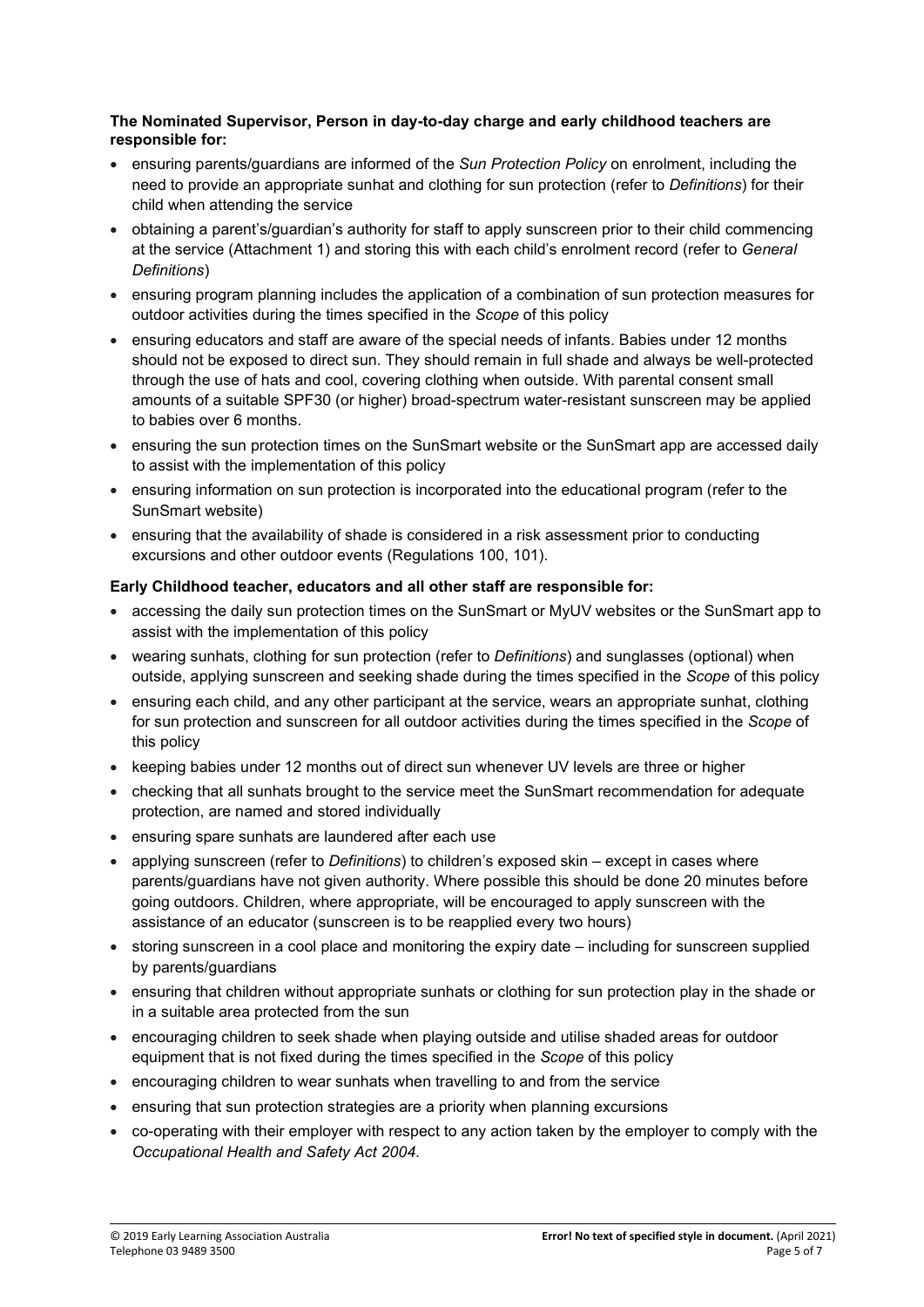#### Parents/guardians are responsible for:

- providing a named, SunSmart approved sunhat (refer to Definitions) for their child's use at the service
- applying sunscreen to their child before the commencement of each session during the times specified in the Scope of this policy
- providing written authority for staff to apply sunscreen to their child
- providing, at their own expense, an alternative sunscreen to be left at the service if their child has a particular sensitivity to the sunscreen provided by the service
- wearing a sunhat, clothing for sun protection (refer to Definitions) and sunglasses (optional) when outside at the service, applying sunscreen and seeking shade during the times specified in the Scope of this policy.

### Volunteers and students, while at the service, are responsible for following this policy and its procedures.

# **FVALUATION**

In order to assess whether the values and purposes of the policy have been achieved, the approved provider and person with management or control will:

- regularly seek feedback from educators, staff, parents/guardians, children, management and all affected by the policy regarding its effectiveness
- monitor the implementation, compliance, complaints and incidents in relation to this policy
- keep the policy up to date with current legislation, research, policy and best practice
- revise the policy and procedures as part of the service's policy review cycle, or as required
- notifying all stakeholders affected by this policy at least 14 days before making any significant changes to this policy or its procedures, unless a lesser period is necessary due to risk.

# ATTACHMENTS

Attachment 1: Authority for staff to administer sunscreen

# AUTHORISATION

This policy was adopted by the approved provider of Sherbourne Preschool on 08/06/2021

# REVIEW DATE: 10/2023

# ACKNOWLEDGEMENTS

This policy has been reviewed and approved by Cancer Council Victoria April 2021.